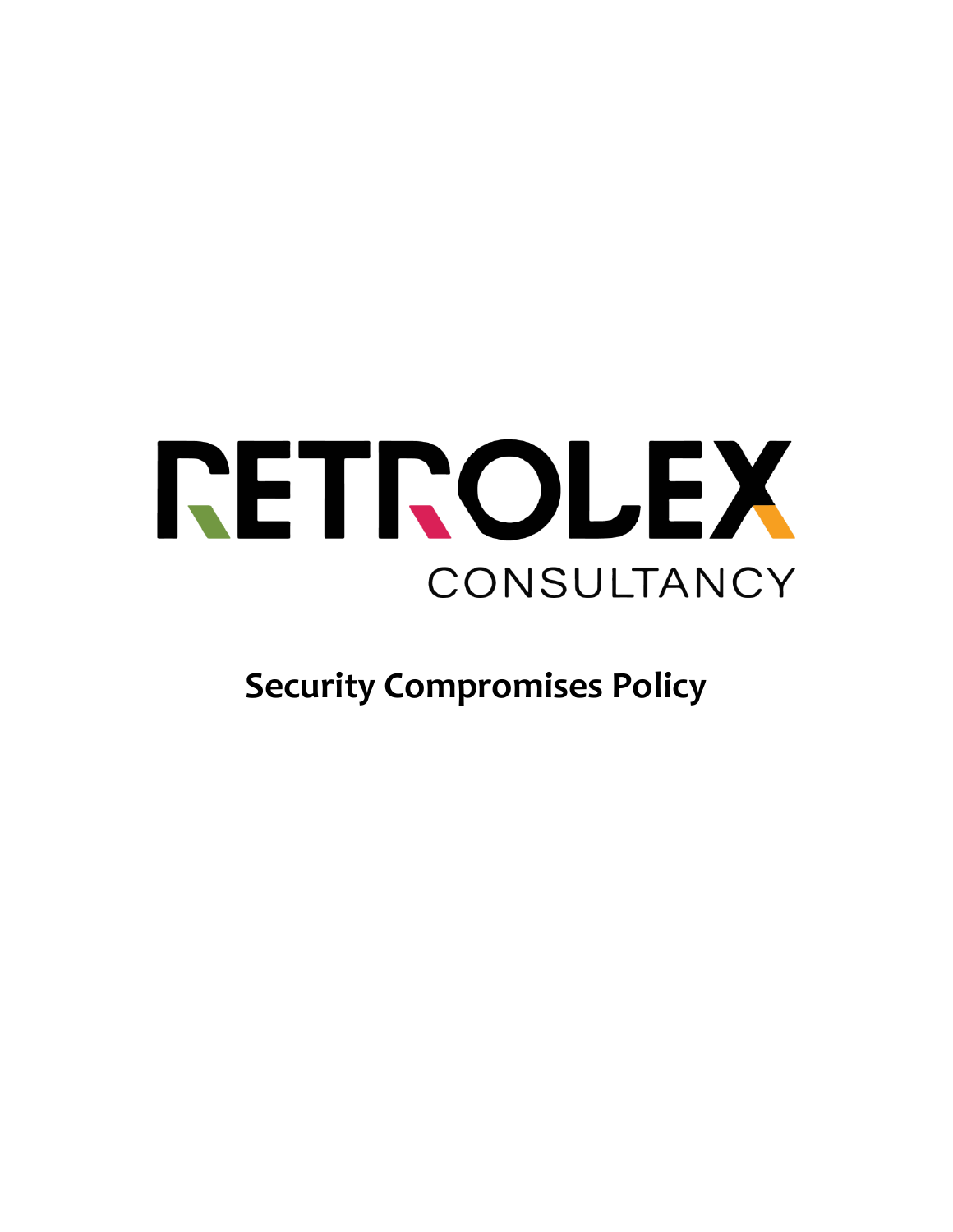#### 1. **OVERVIEW**

1.1. Security compromises require a centralised and swift management and this Security Compromises Policy (**this policy**) outlines a framework for responding to such incidents.

### 2. **KEY CONSIDERATIONS**

- 2.1. RETROLEX CONSULTANCY has to comply with the Protection of Personal Information Act 4 of 2013 (**POPIA**) to ensure that measures are taken to keep personal information secure, including specific legal obligations around dealing with a security compromise. Such legal requirements must be observed in addition to the approach set out in this policy.
- 2.2. RETROLEX CONSULTANCY is also required to comply with POPIA's mandatory security compromise notification requirements, immediately where it acts as operator, or as soon as reasonably possible where it is the responsible party, where there are reasonable grounds to believe that the personal information of any data subject has been accessed or acquired by any unauthorised person/s.

### 3. **INITIAL IDENTIFICATION, ASSESSMENT AND CONTAINMENT OF ANY SECURITY COMPROMISE**

- 3.1. An important starting point with any security compromise is to consider what steps are required in order to contain it. For example, if the incident involves a form of intrusion (via either internal or external threats) into RETROLEX CONSULTANCY's systems then containment action could include:
	- 3.1.1. identification of where the intrusion itself is occurring on the systems;
	- 3.1.2. closing down such weak points to contain the incident; and
	- 3.1.3. prevention of further impact on personal information through the compromised systems.
- 3.2. As part of the investigation it will need to be established exactly what information has been compromised and whether or not the incident took place within the control of RETROLEX CONSULTANCY or whether the risk materialised within the control of its third parties. In the case of third parties, the team will need to assess what obligations and responsibilities may flow under POPIA and also any contract between RETROLEX CONSULTANCY and third parties.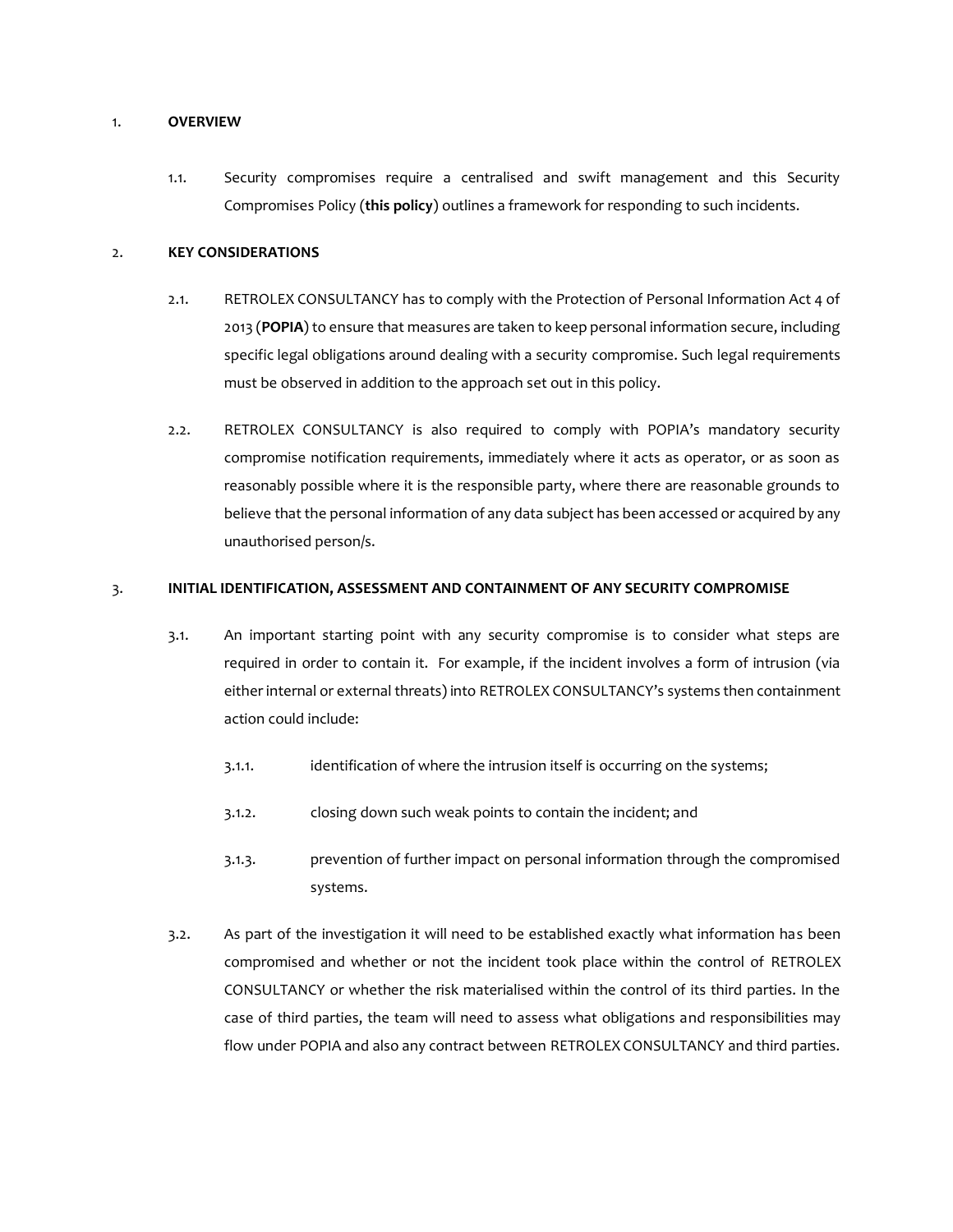- 3.3. **Informing Stakeholders:** You should consider which other internal stakeholders should be informed of the incident and at what stage in the investigation process they should be informed (bearing in mind confidentiality and legal professional privilege considerations).
- 3.4. **Regulatory reporting**: The investigation will require consideration of the reporting requirements under POPIA and other South African ancillary rules. For that, the Information Officer ("**IO**") should be involved from the outset.
- 3.5. **Confidentiality:** The investigation should also consider keeping the investigation confidential from those (internally or externally) that do not need to be made aware of the investigation (either wholly or in part). This will allow the investigation to continue unhindered particularly with regard to further scoping of the incident and any activity around it. This may include, for example, notifying an appropriate law enforcement authority.
- 3.6. **Legal professional privilege:** Care should be taken to ensure that any investigation into the security compromise is carried out utilising, to the maximum extent possible, the protection of legal professional privilege. This is particularly imperative where external service providers are procured to carry out containment or investigation.
- 3.7. **Insurance notification**: The IO and/or the investigation team should immediately, upon becoming aware of a security compromise, notify RETROLEX CONSULTANCY's broker and/or relevant insurer under any applicable cyber insurance policy (or similar policy).

### 3.8. **Initial containment and assessment**

- 3.8.1. Do not do anything to the suspected computer/s or other systems equipment, including turning on or off, or shut down the network unless required.
- 3.8.2. An initial assessment will require the focus on determining factors such as the following (non-exhaustive):
	- 3.8.2.1. What information:
		- 3.8.2.1.1. was impacted by the security compromise (risk materialised therefore high risk)?; or 3.8.2.1.2. could have been subject to impact (risk could have materialised therefore medium risk) as a result of the security compromise?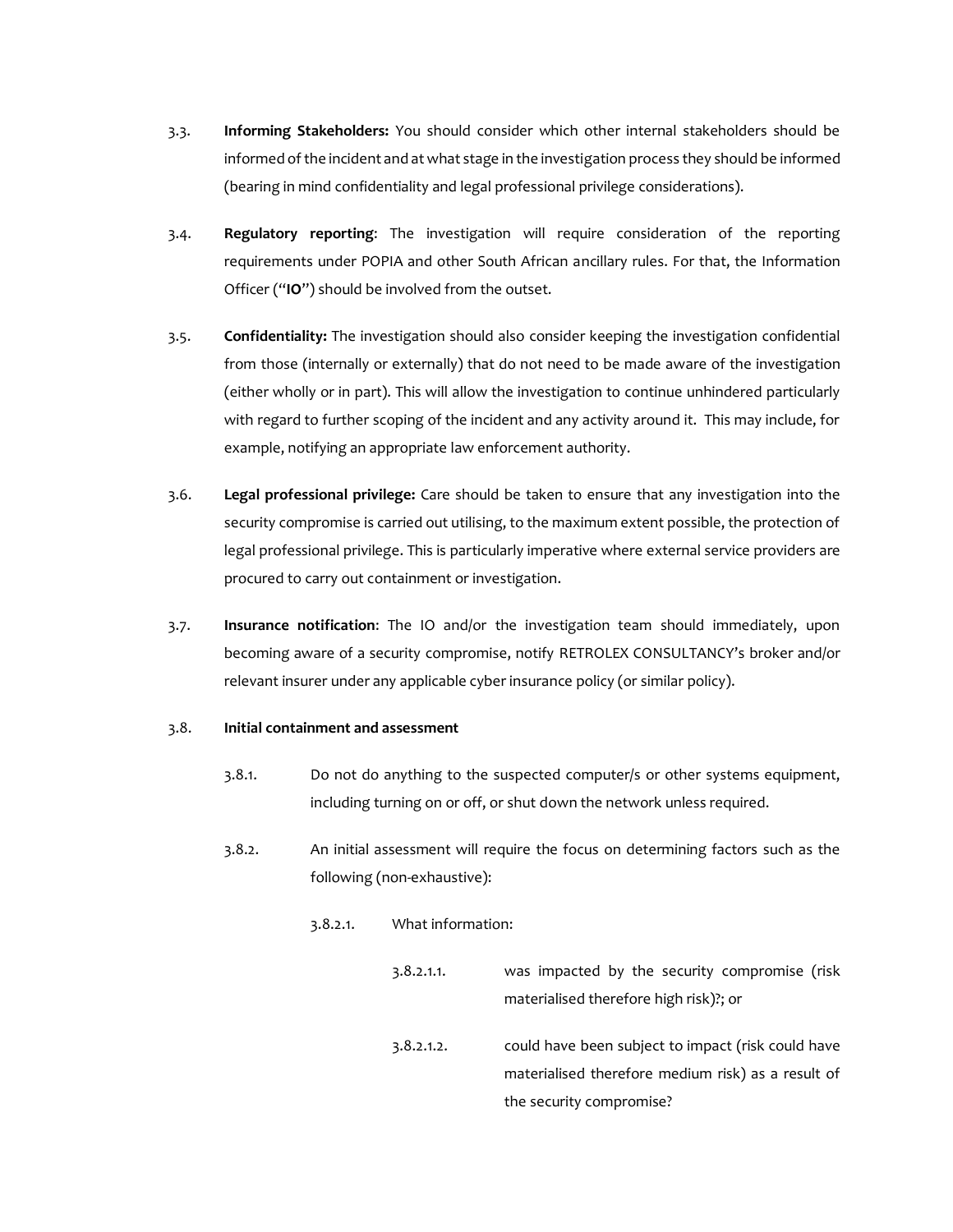| 3.8.2.1.3. | Who is affected and what is the likelihood of any                            |
|------------|------------------------------------------------------------------------------|
|            | harm as a result of the incident?                                            |
| 3.8.2.1.4. | Where was the information being processed and<br>handled?                    |
| 3.8.2.1.5. | What was determined to be the cause of the<br>security compromise?           |
| 3.8.2.1.6. | What was determined to be the extent or reach of<br>the security compromise? |

## 4. **SECURITY COMPROMISE NOTIFICATION**

- 4.1. Key Considerations
	- 4.1.1. As a result of the investigations carried out above by RETROLEX CONSULTANCY, in the event that it is reasonably established that there has been unauthorized access or acquisition of personal information of any data subject, RETROLEX CONSULTANCY:
		- 4.1.1.1. is obligated in terms of POPIA to report the security compromise to **the Information Regulator and the data subjects** as soon as reasonably possible after the discovery of the security compromise, taking into account the time it takes to spend on the initial containment, and the legitimate needs of law enforcement;
		- 4.1.1.2. should report to its insurers, in terms of any applicable insurance policy as soon as reasonably possible;
		- 4.1.1.3. must take into account any reporting obligations to other entities or organisations if required by specific legislation - for example, the South African Police Service; and
		- 4.1.1.4. must consider its reporting obligations to other entities or organisations, on an optional basis or if required by any contractual obligation - for example customers or clients, if deemed appropriate by the public relations department, senior management and the IO.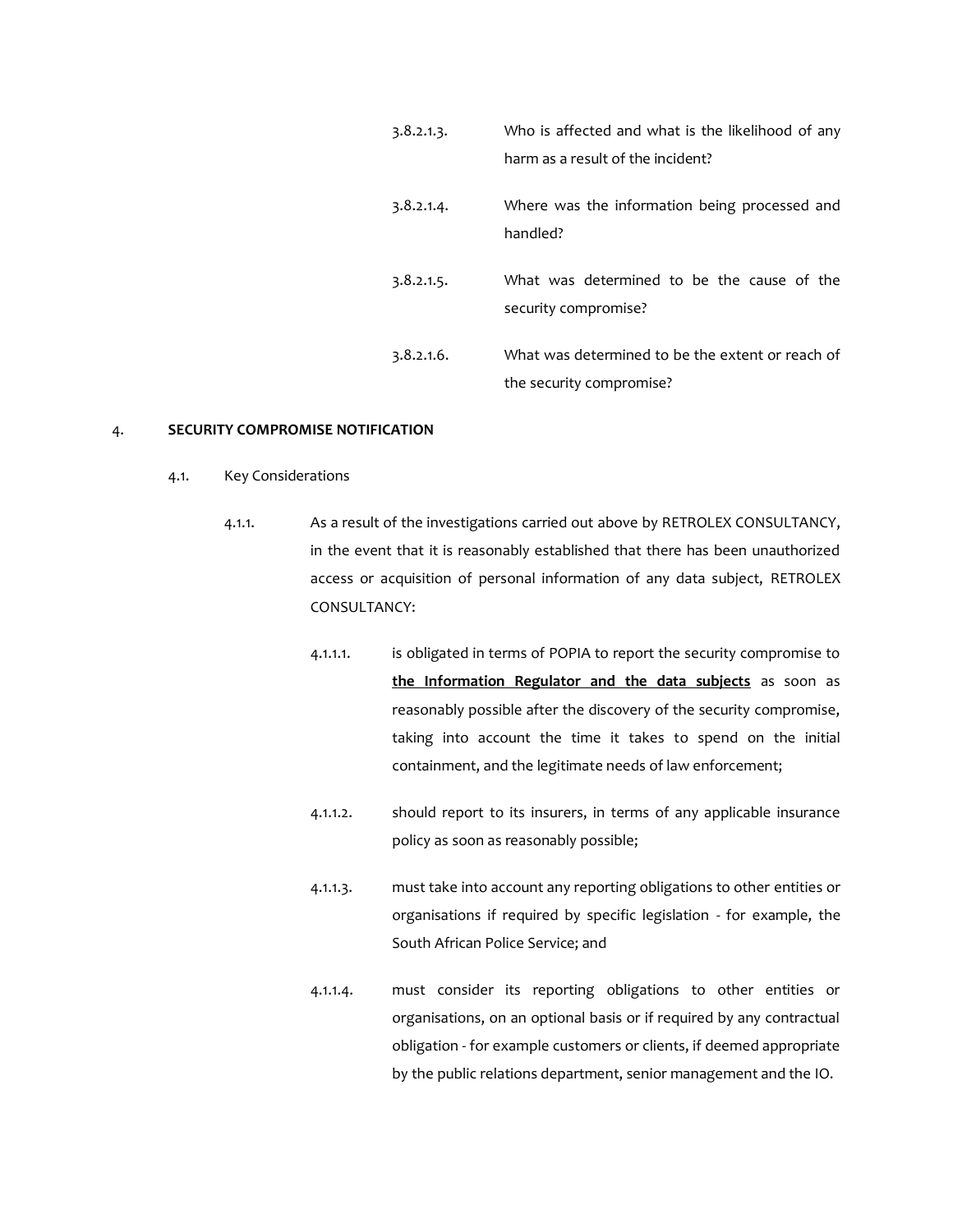- 4.2. The team should consider seeking appropriate expert legal advice on the notification requirements.
- 4.3. Notification to Regulator and Data Subjects in terms of POPIA:
	- 4.3.1. The Regulator must be notified of all unauthorised access or acquisition of personal information of any data subject, as soon as reasonably possible, which notification must include:
		- 4.3.1.1. a description of the possible consequences of the security compromise;
		- 4.3.1.2. a description of the measures that RETROLEX CONSULTANCY has taken, and intends on taking, to address the security compromise;
		- 4.3.1.3. the identity of the unauthorised person/s (if known); and
		- 4.3.1.4. a recommendation with regards to possible measures that should be taken by affected data subjects to mitigate any possible adverse effects of the security compromise.

#### 4.3.2. Affected data subjects

- 4.3.2.1. All data subjects whose personal information was accessed or acquired in the security compromise (unless their identity cannot be established), must be notified as soon as reasonably possible, or as directed by the Regulator, after the security compromise incident in terms of POPIA.
- 4.3.2.2. Notification to the data subjects may only be delayed if the South African Police Service, or the Regulator determines that notification will harm a criminal investigation.
- 4.3.2.3. As such, the notifications to the South African Police Service or the Regulator will have to be submitted before the affected data subjects, and must include a specific question on whether the notification to the affected data subjects should be delayed.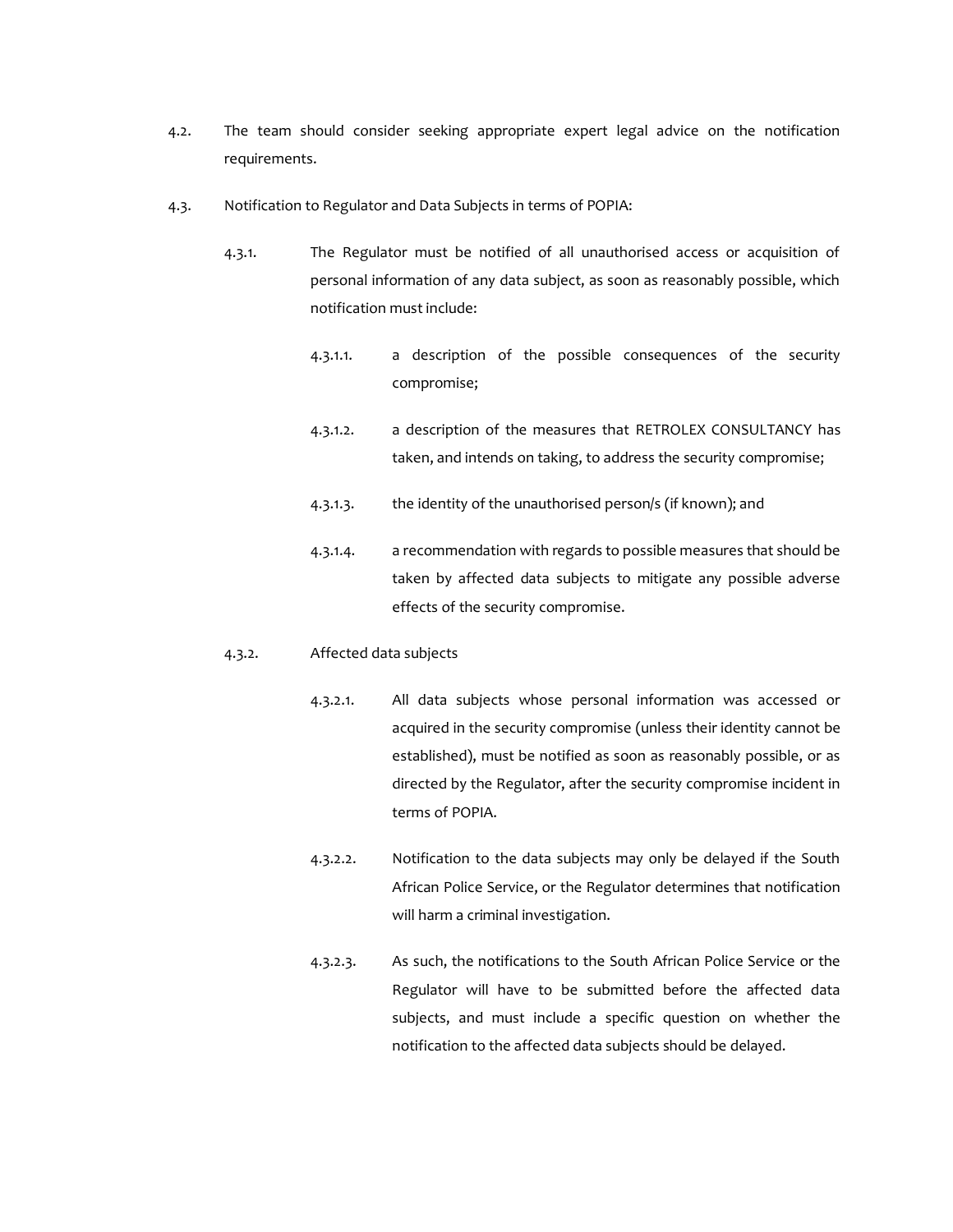4.3.2.4. The notification to the affected data subjects must be in writing and communicated to the data subjects in at least one of the following ways:

| 4.3.2.4.1  | mail;                                                |
|------------|------------------------------------------------------|
| 4.3.2.4.2. | e-mail;                                              |
| 4.3.2.4.3. | placement on the website of RETROLEX<br>CONSULTANCY; |
| 4.3.2.4.4. | publication in the news media; or                    |
| 4.3.2.4.5. | as may be directed by the Regulator.                 |

4.3.2.5. The notification must provide sufficient information to allow the affected data subjects to take protective measures against the potential consequences of the compromise. This may include, if known, the identity of the unauthorised person who may have accessed or acquired the personal information.

## 5. **CONTACT DETAILS OF THE IO**

Name: Mosa Raju Holomo Address: 107 Bokmakierie Road, Rooihuiskraal E-mail address: mosa@retrolex.co.za Telephone number: 082 997 2487